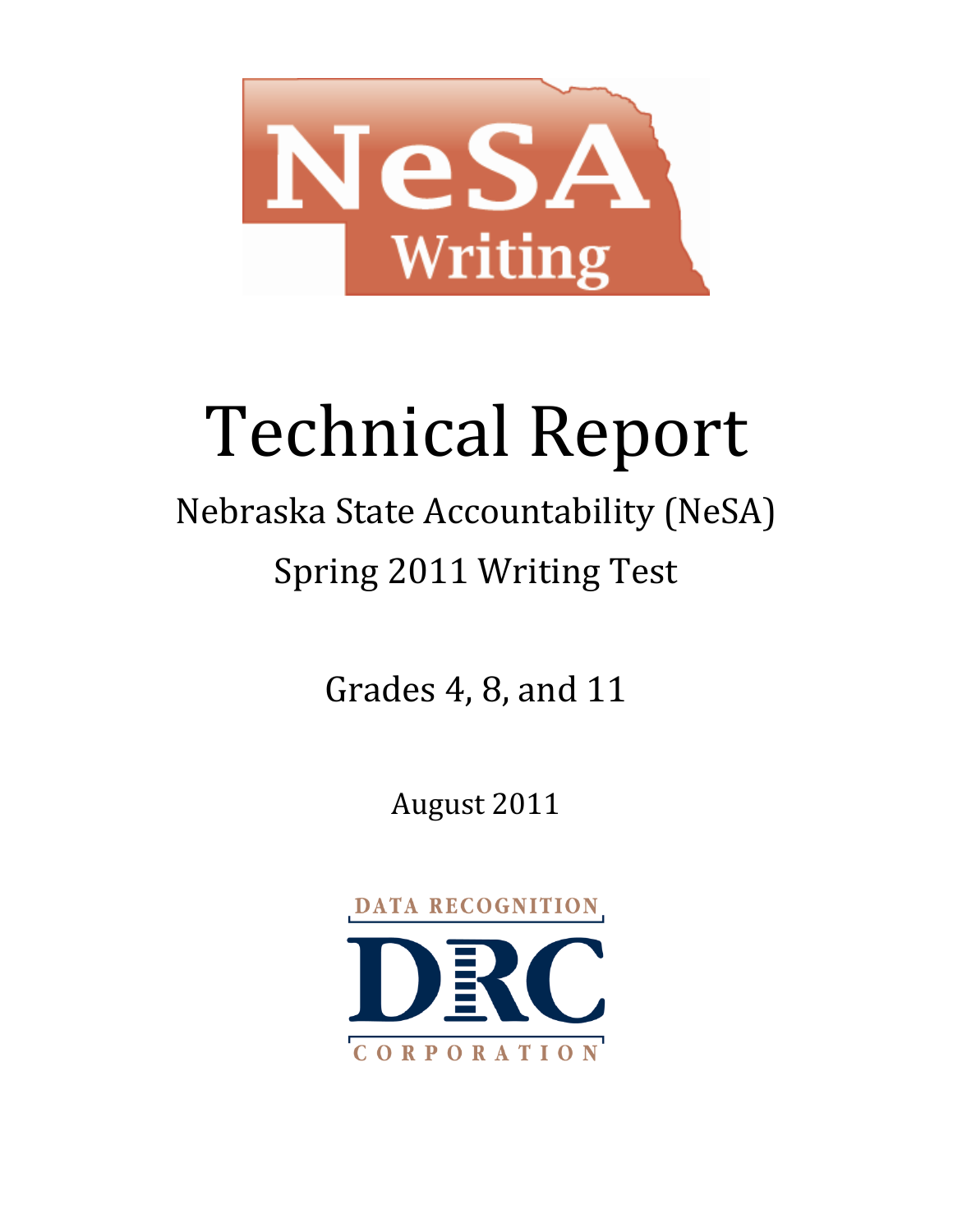## TABLE OF CONTENTS

| APPENDIX A: NEBRASKA DEPARTMENT OF EDUCATION SCORING<br>GUIDE FOR NARRATIVE WRITING - HOLISTIC - GRADE 4  13   |  |
|----------------------------------------------------------------------------------------------------------------|--|
| APPENDIX B: NEBRASKA DEPARTMENT OF EDUCATION SCORING<br>GUIDE FOR DESCRIPTIVE WRITING - HOLISTIC - GRADE 8  14 |  |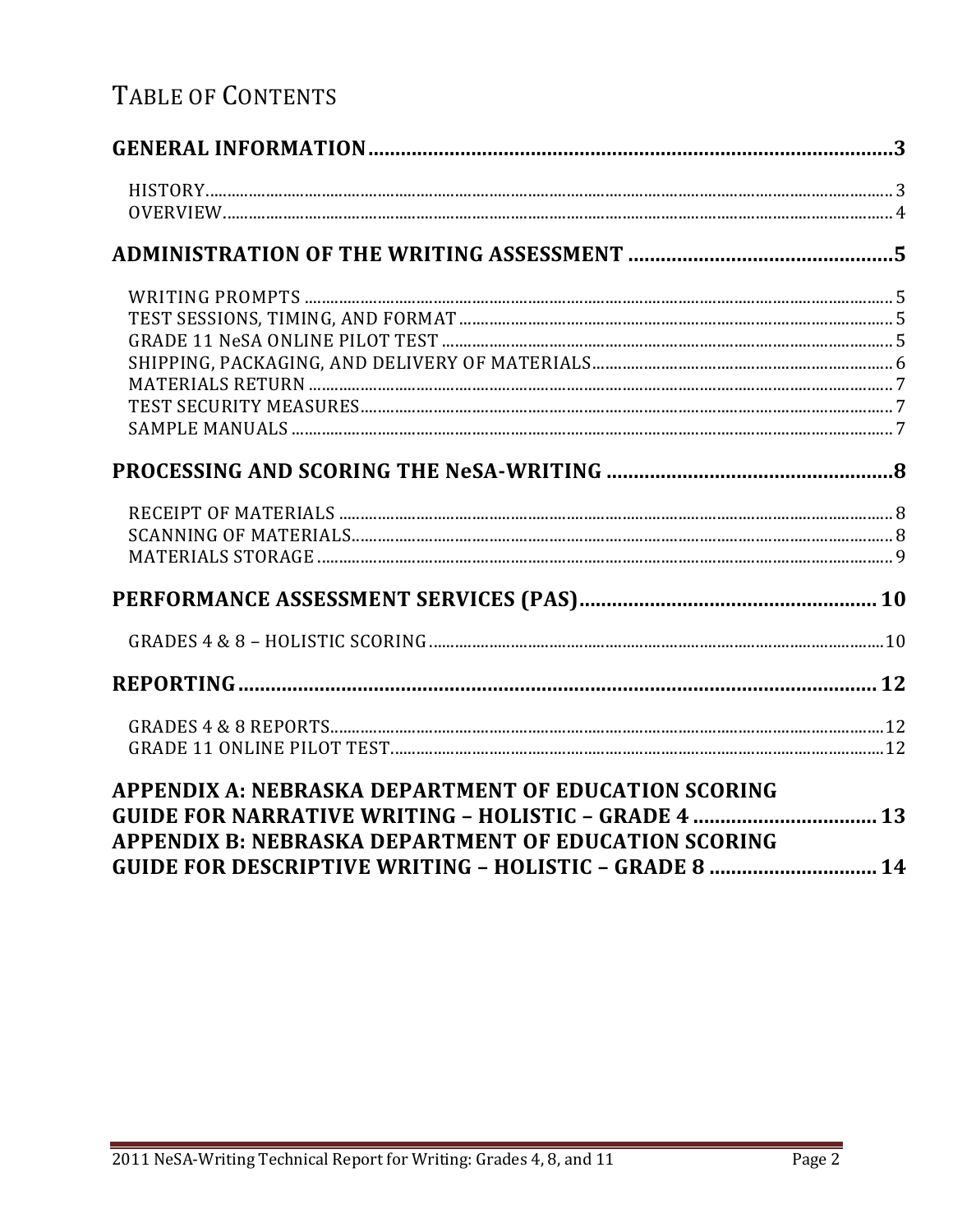## GENERAL INFORMATION

## **HISTORY**

In January 2009, the Nebraska Department of Education (NDE) contracted with Data Recognition Corporation (DRC) to provide and operate a computerized information system to support the administration, record keeping, and reporting for statewide student assessment (NeSA-Reading, NeSA-Mathematics, and NeSA-Science) under the direction of the Department of Education. Legislative Bill (LB) 1157 passed by the 2008 Nebraska Legislature [\(http://uniweb.legislature.ne.gov/FloorDocs/Current/PDF/Slip/LB1157.pdf\)](http://uniweb.legislature.ne.gov/FloorDocs/Current/PDF/Slip/LB1157.pdf) requires a single statewide assessment of writing, reading, mathematics, and science in Nebraska's K-12 public schools against the Nebraska academic content standards.

The legislation requires that:

- The assessments will be used for accountability purposes.
- The assessments will be criterion-referenced.

The NDE prescribed such assessments starting in the 2009-2010 school year and phased in as described in Table 1-1. The state uses the expertise and experience of the educators in the state to participate, to the maximum extent possible, in the design and development of the statewide assessment system.

|                    | <b>Administration Year</b> |                    | <b>Grades</b>                   |  |
|--------------------|----------------------------|--------------------|---------------------------------|--|
| <b>Subject</b>     | <b>Field Test</b>          | <b>Operational</b> |                                 |  |
| Reading            | 2009                       | 2010               | 3 through 8 plus 1 high school  |  |
| <b>Mathematics</b> | 2010                       | 2011               | 3 through 8 plus 1 high school  |  |
|                    |                            |                    | At least 1 grade in elementary, |  |
| Science            | 2011                       | 2012               | middle/junior high, and high    |  |
|                    |                            |                    | school                          |  |

#### **Table 1-1 NeSA Administration Schedule**

In October 2010 the Nebraska Department of Education (NDE) contracted with Data Recognition Corporation (DRC) to provide and operate a computerized information system to support the administration, record keeping, and reporting for the statewide student NeSA-Writing assessment under the direction of the Department of Education.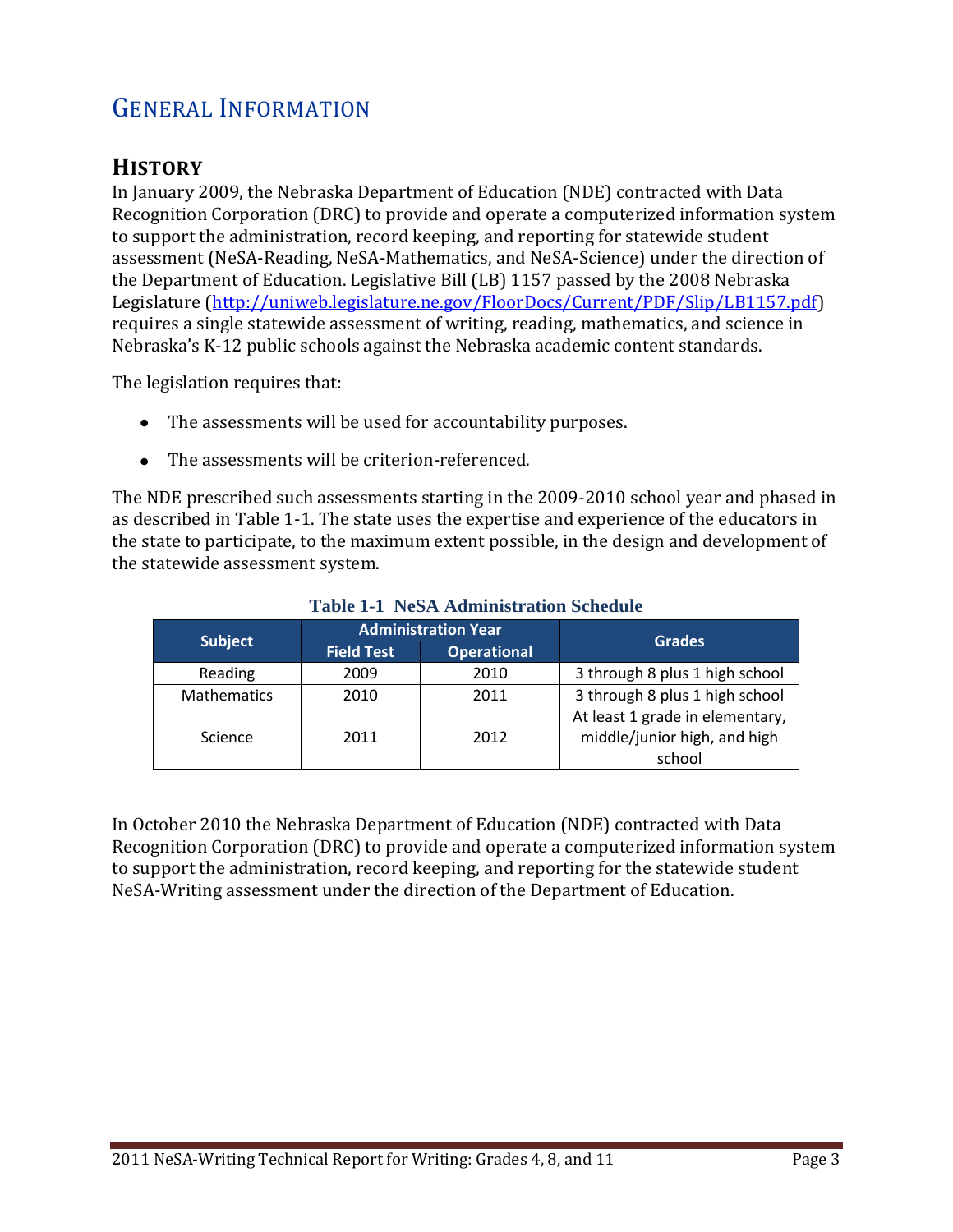NeSA-Writing will be phased in as described in Table 1-2.

| Table 1-2 Twb/1-4711ung Auminibu auon beneuure |                          |                    |  |
|------------------------------------------------|--------------------------|--------------------|--|
| Year                                           | <b>Paper/Pencil Mode</b> | <b>Online Mode</b> |  |
| 2011                                           | Grades 4 and 8           | Grade 11, optional |  |
| 2012                                           | Grade 4                  | Grades 8 and 11    |  |
| 2013                                           | Grade 4                  | Grades 8 and 11    |  |

#### **Table 1-2 NeSA-Writing Administration Schedule**

A governor-appointed Technical Advisory Committee (TAC) consisting of three nationally recognized experts in assessment and measurements, one local administrator, and one teacher from Nebraska provides technical advice, guidance, and research to help NDE make informed decisions regarding standards, assessment, and accountability. There has also been a Statewide Assessment Advisory Group that will continue to provide input into the direction and design of the assessment system from a more local perspective.

## **OVERVIEW**

The NeSA tests are developed specifically for Nebraska. Since 2004, the Nebraska statewide writing assessment has been annually administered in grades 4, 8, and 11 for the purpose of providing school districts with instructional information and to include writing results from grades 4 and 8 as the "other academic indicator" in the federal accountability requirements of the Elementary and Secondary Education Act (ESEA).

The Nebraska statewide writing assessment is intended to:

- 1. Gather information to assist teachers in determining the progress of students in meeting state or local standards for writing;
- 2. Provide each local school district with a report of student progress in meeting state or local standards for writing; and
- 3. Lead to improved writing by Nebraska students.

Data Recognition Corporation (DRC) and Computerized Assessments and Learning (CAL) were the providers of the printed and online versions, respectively, of the 2011 NeSA-Writing Tests.

**Paper/Pencil Testing Window**: January 24 – February 11, 2011

**Online Testing Window: January 31 – February 18, 2011** 

#### **Number of Potential Testing Sites**

254 districts

980 schools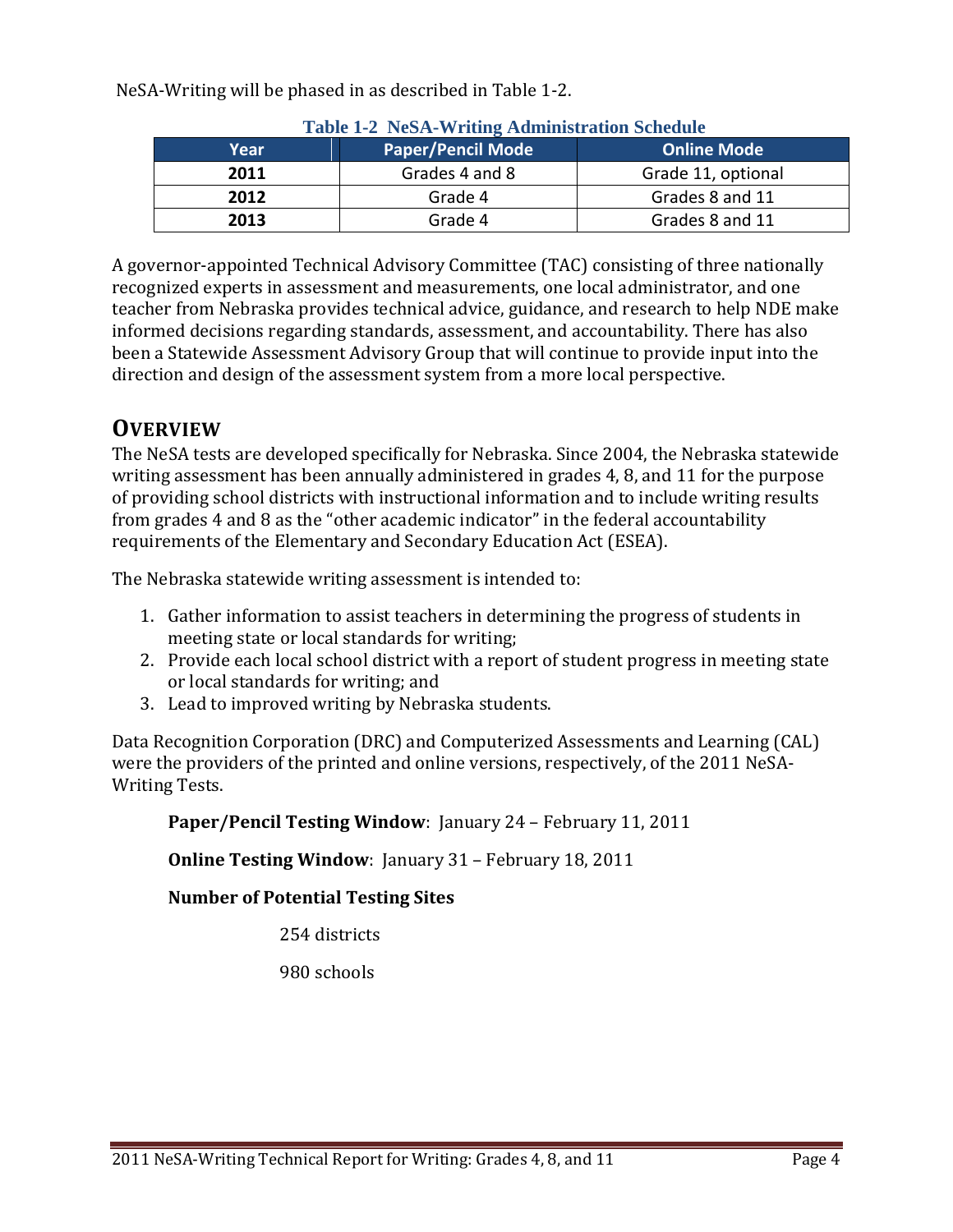## ADMINISTRATION OF THE WRITING ASSESSMENT

#### **WRITING PROMPTS**

At each grade level, students responded to a writing prompt developed by NDE to measure composition of writing as specified in the writing content standards. Each student responded to one writing prompt in a specific mode.

Grade 4 – Narrative

Grade 8 – Descriptive

Grade 11 – Persuasive

#### **TEST SESSIONS, TIMING, AND FORMAT**

The test window for the grades 4 and 8 paper/pencil tests, including make-up tests, was from January 24-February 11, 2011. The grades 4 and 8 tests were administered in two independent sessions on two consecutive days. Each session was 40 minutes, unless a student's IEP or 504 Plan required additional time. NDE produced Spanish and large-print versions of these tests for districts that requested them. All student responses were returned to DRC on regular test/answer booklets for processing and scoring.

The required grades 4 and 8 NeSA-Writing paper/pencil tests as well as the voluntary grade 11 NeSA-Writing Online Pilot Test were available to all schools.

| Grade | <b>Number of Students</b><br><b>Tested Paper/Pencil</b> | <b>Number of Students</b><br><b>Tested Online</b> |
|-------|---------------------------------------------------------|---------------------------------------------------|
|       | 22,234                                                  |                                                   |
|       | 21.222                                                  |                                                   |
|       |                                                         | 13.972                                            |

#### **Table 2-1 2011 NeSA-Writing Test Participation**

#### **GRADE 11 NeSA ONLINE PILOT TEST**

In 2011, the grade 11 NeSA-Writing Pilot Test was the only assessment administered online. The test window for the pilot test was January 31-February 18, 2011. The purpose of the pilot was to provide an online writing assessment experience for students and schools prior to the testing experience in 2012, so make-ups were not required. The pilot test was administered in one session. Students were allowed to use paper to pre-write and continued their work online by drafting and finalizing their responses. It was recommended by NDE that districts schedule 90 minutes for students to complete the assessment; however, the test was not timed, and students were allowed as much time as necessary to complete and submit their final essays. Spanish and large-print versions were not produced this year as it was a pilot test.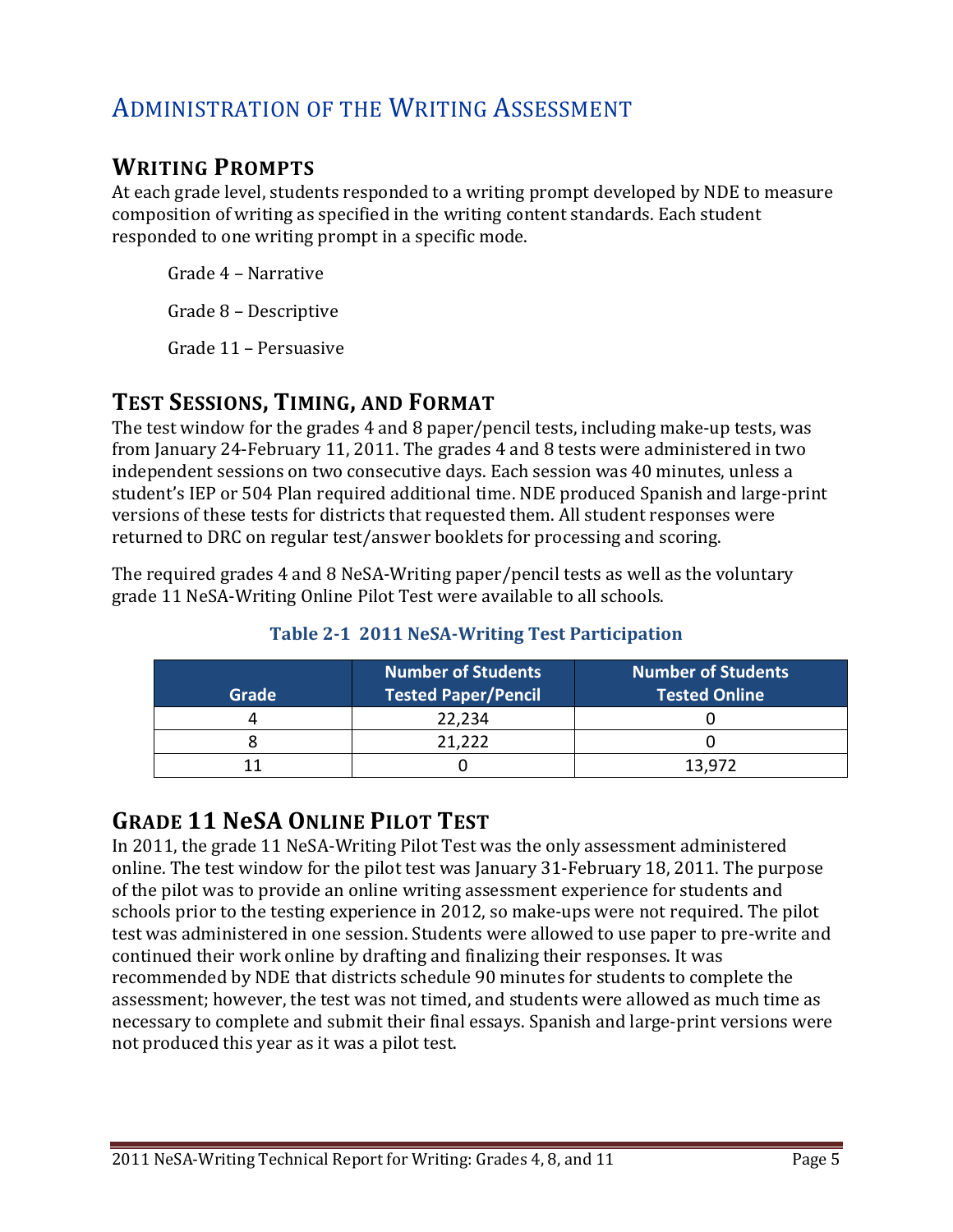Table 2-2 depicts the percentage of students that completed their online test in each time span.

| <b>Time Span in</b><br><b>Minutes</b> | % in Each Time<br><b>Span</b> |  |
|---------------------------------------|-------------------------------|--|
| 00-05                                 | 0.03%                         |  |
| $05 - 10$                             | 0.07%                         |  |
| $10 - 15$                             | 0.17%                         |  |
| $15 - 20$                             | 0.86%                         |  |
| $20 - 25$                             | 1.91%                         |  |
| $25 - 30$                             | 3.80%                         |  |
| 30-35                                 | 6.37%                         |  |
| 35-40                                 | 8.73%                         |  |
| 40-45                                 | 10.53%                        |  |
| 45-50                                 | 11.37%                        |  |
| 50-55                                 | 10.73%                        |  |
| $55 - 60$                             | 10.28%                        |  |
| 60-65                                 | 8.49%                         |  |
| 65-70                                 | 6.77%                         |  |
| 70-75                                 | 5.54%                         |  |
| 75-80                                 | 4.47%                         |  |
| 80-85                                 | 3.22%                         |  |
| 85-90                                 | 2.20%                         |  |
| $90+$                                 | 4.44%                         |  |

#### **Table 2-2 2011 NeSA-Writing Grade 11 Online Pilot Test Times**

#### **SHIPPING, PACKAGING, AND DELIVERY OF MATERIALS**

There was one shipment sent out by Data Recognition Corporation. The shipment was delivered by January 7, 2011. The shipment contained all necessary materials to complete the NeSA-Writing test administration.

- *Writing Manual for Test Coordinators and Administrators*
- Secure Materials: Writing Test/Answer Booklets (Grades 4 & 8)
- Administrative Materials: Student PreID Labels, District/School Labels, Do Not Score Labels, Return Shipping Labels, etc.

DRC ensured that all assessment materials were assembled correctly prior to shipping. DRC Operations staff used the automated Operations Materials Management System (OpsMMS) to assign secure materials to a district at the time of ship out. This system used barcode technology to provide an automated quality check between items requested for and items shipped to each site. A shipment box manifest was produced and placed in each box shipped. DRC Operations staff double-checked all box contents against the manifest prior to the box being sealed for shipment to ensure accurate delivery of materials. Districts and schools were selected at random and examined for correct and complete packaging and labeling.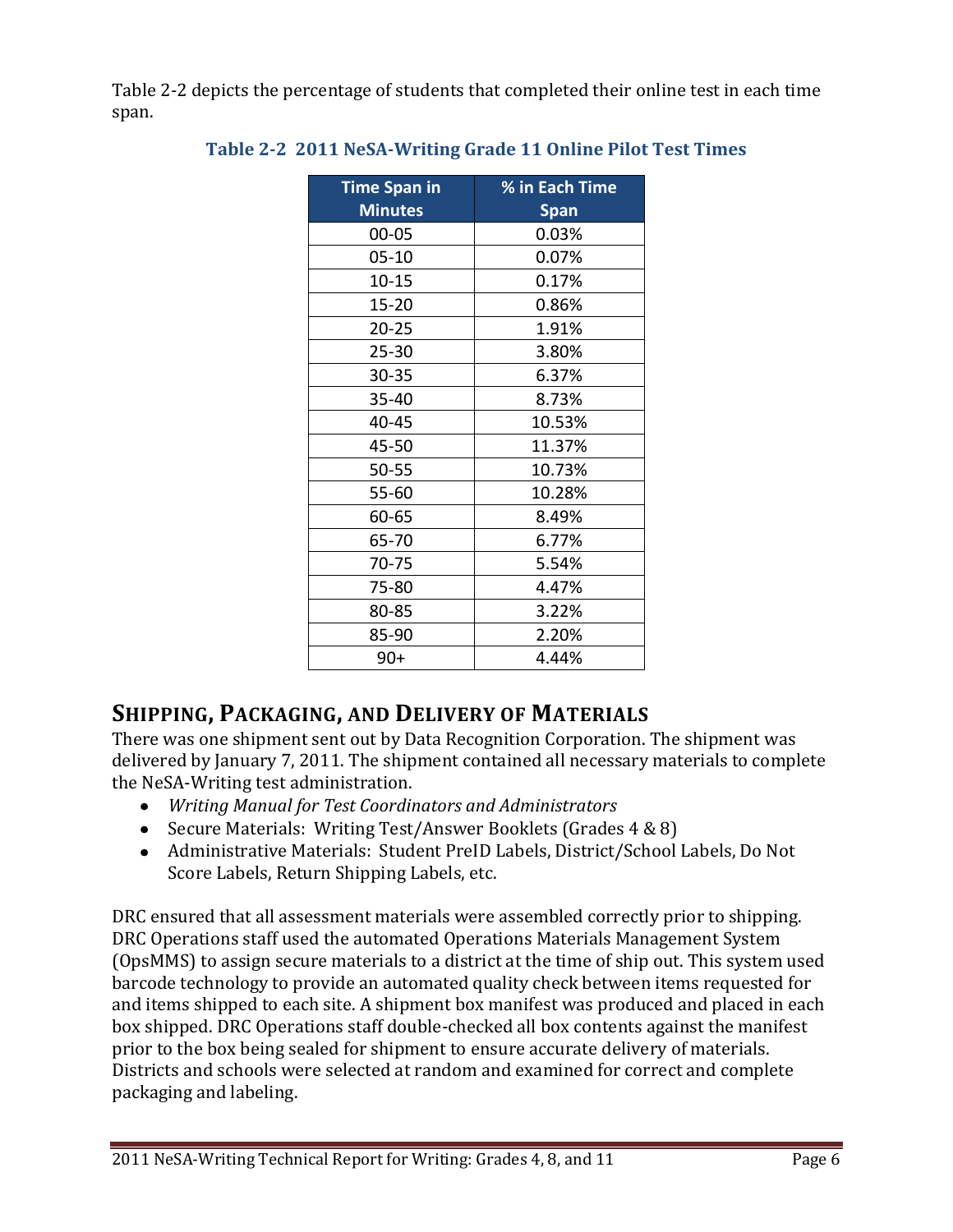DRC's materials management system, along with the UPS tracking system, allowed DRC to track the items from the point of shipment from DRC's warehouse facility to receipt at the district. All DRC shipping facilities, materials processing facilities, and storage facilities are secure. Access is restricted by security code. Only DRC inventory control personnel have access to stored secure materials. DRC employees are trained in and made aware of the high level of security that is required.

The assessments for grades 4 and 8 were packaged by school, and shipped to districts to the attention of the District Assessment Contacts. DRC packed 56,470 test/answer booklets, approximately 4,379 manuals, and 4,060 non-secure materials for 1,082 testing sites. DRC used UPS to deliver materials to the testing sites.

#### **MATERIALS RETURN**

The materials return window was February 14-18, 2011. DRC used UPS for all return shipments.

## **TEST SECURITY MEASURES**

Test security is essential to obtaining reliable and valid scores for accountability purposes. The 2011 NeSA-Writing included a Test Security Agreement that was provided to all districts by NDE in the *Update: Standards, Assessment, and Accountability (SAA-6) Policies, Practices, Procedures* document. The agreement was to be signed by every school principal and District Assessment Contact and faxed to NDE by January 24, 2011. The purpose of the agreement was to serve as a tool to document that the individuals responsible for administering the assessments both understood and acknowledged the importance of test security. The Test Security Agreement attested that all security measures were followed concerning the handling of secure materials.

## **SAMPLE MANUALS**

Copies of the *Writing Manual for Test Coordinators and Administrators* and the *Online Test Administration Manual* can be found on the Nebraska Department of Education website at [www.education.ne.gov/assessment.](http://www.education.ne.gov/assessment)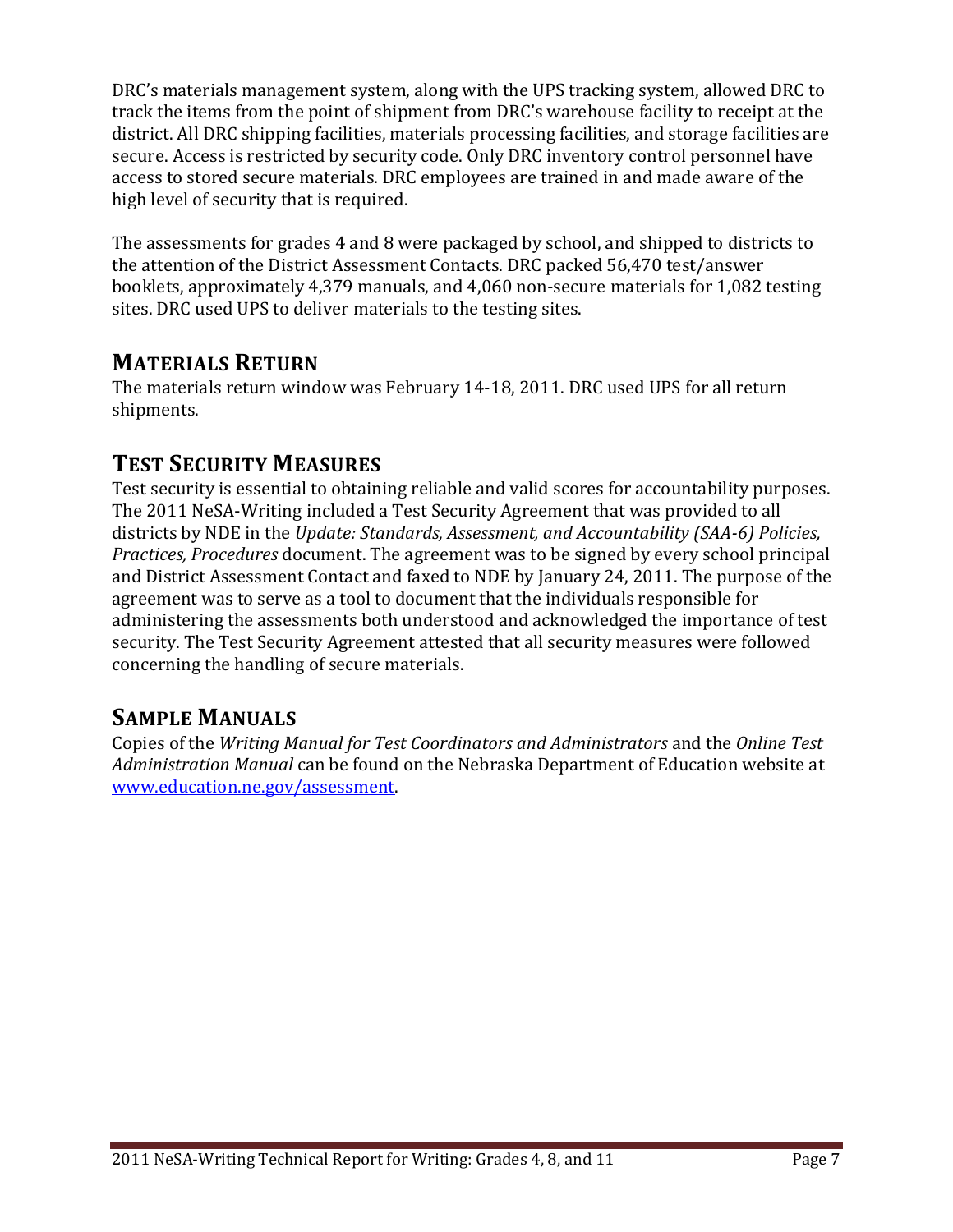## PROCESSING AND SCORING THE NeSA-WRITING

#### **RECEIPT OF MATERIALS**

Receipt of NeSA-Writing materials began on February 18, 2011, and concluded on March 4, 2011. Any materials received after March 4, 2011, were considered late and were checkedin, scanned, and processed during the late window of March 8, 2011 through May 20, 2011. DRC's Operations Materials Management System (OpsMMS) was utilized to receive secure materials securely, accurately, and efficiently. This system features advanced automation and cutting-edge barcode scanners. Captured data were organized into reports, which provided timely information with respect to suspected missing material.

The check-in process occurred immediately upon receipt of materials; therefore, DRC provided immediate feedback to districts regarding any missing materials based on actual receipts versus expected receipts. DRC produced a Missing Materials Report that listed all test/answer booklets by district, school, and grade that were not returned to DRC.

#### **SCANNING OF MATERIALS**

DRC used its image scanning system to capture student essays as images. The images were then loaded into the image scoring system for both the hand scoring of student responses, and for the capture of demographic data.

Customized scanning programs for all scannable documents were prepared to read the writing documents and to electronically format the scanned information. Before materials arrived, all image scanning programs went through a quality review process that included scanning of mock data from production booklets to ensure proper data collection.

After each batch of test/answer booklets was scanned, writing documents were processed through a computer-based edit program to detect potential errors as a result of smudges, multiple marks, and omits in predetermined fields. Marks that did not meet the pre-defined editing standards were routed to editors for resolution.

Before batches of writing responses were extracted for scoring, a final edit was performed to ensure that all requirements for final processing were met. If a batch contained errors, it was flagged for further review before being extracted for scoring and reporting.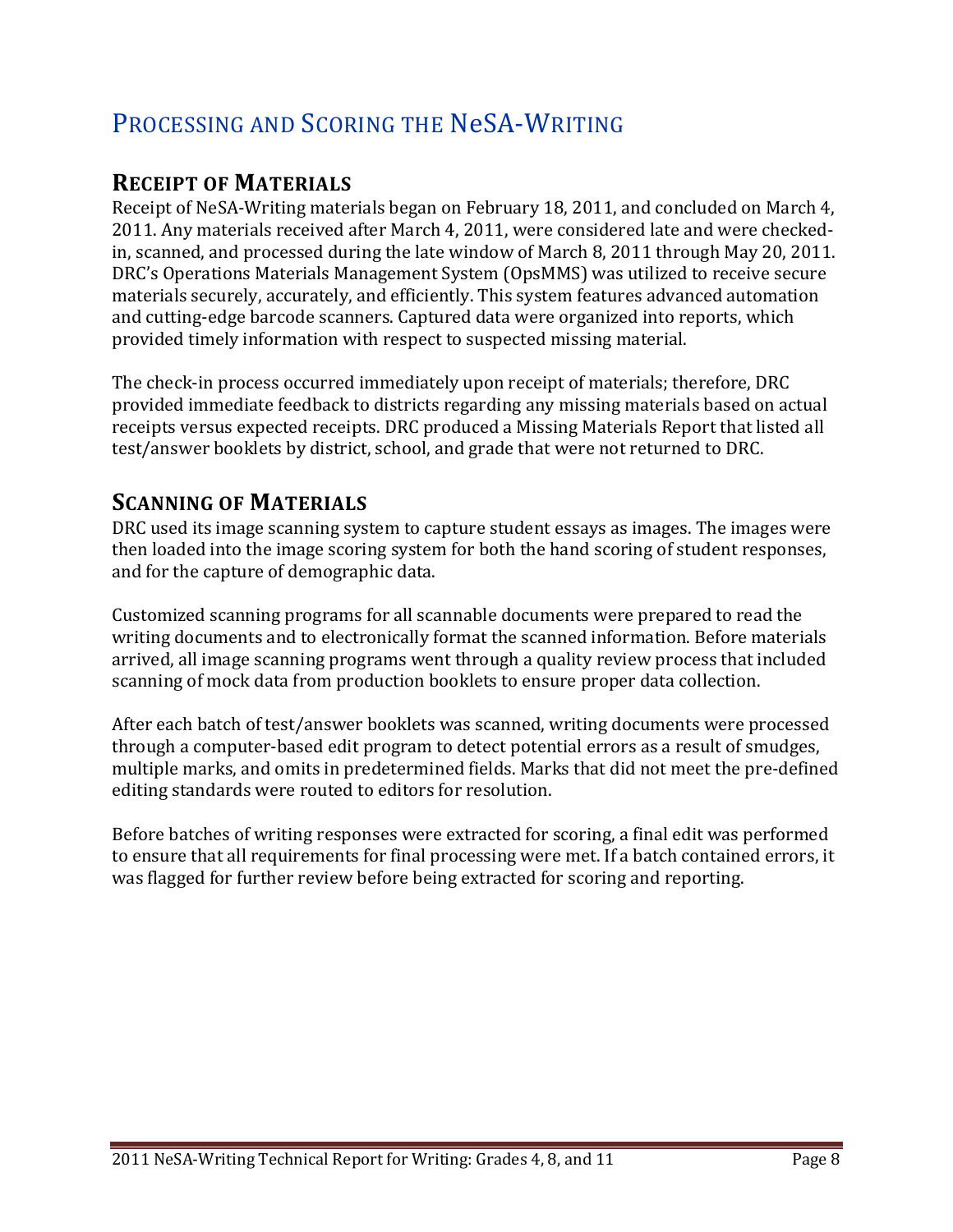## **MATERIALS STORAGE**

Upon completion of processing, student writing test/answer booklets were boxed for security purposes and final storage.

- Project-specific box labels were created containing unique customer and project information, materials type, batch number, pallet/box number, and the number of boxes for a given batch.
- Boxes were stacked on project-specific pallets that were labeled with a list of its contents and delivered to the Materials Distribution Center for final secure storage.
- All paper/pencil test/answer booklets will be securely stored for one year until DRC receives written authorization from NDE requesting that they be permanently destroyed.
- All electronic student response images will be securely stored until DRC receives written authorization from NDE requesting that they be permanently deleted.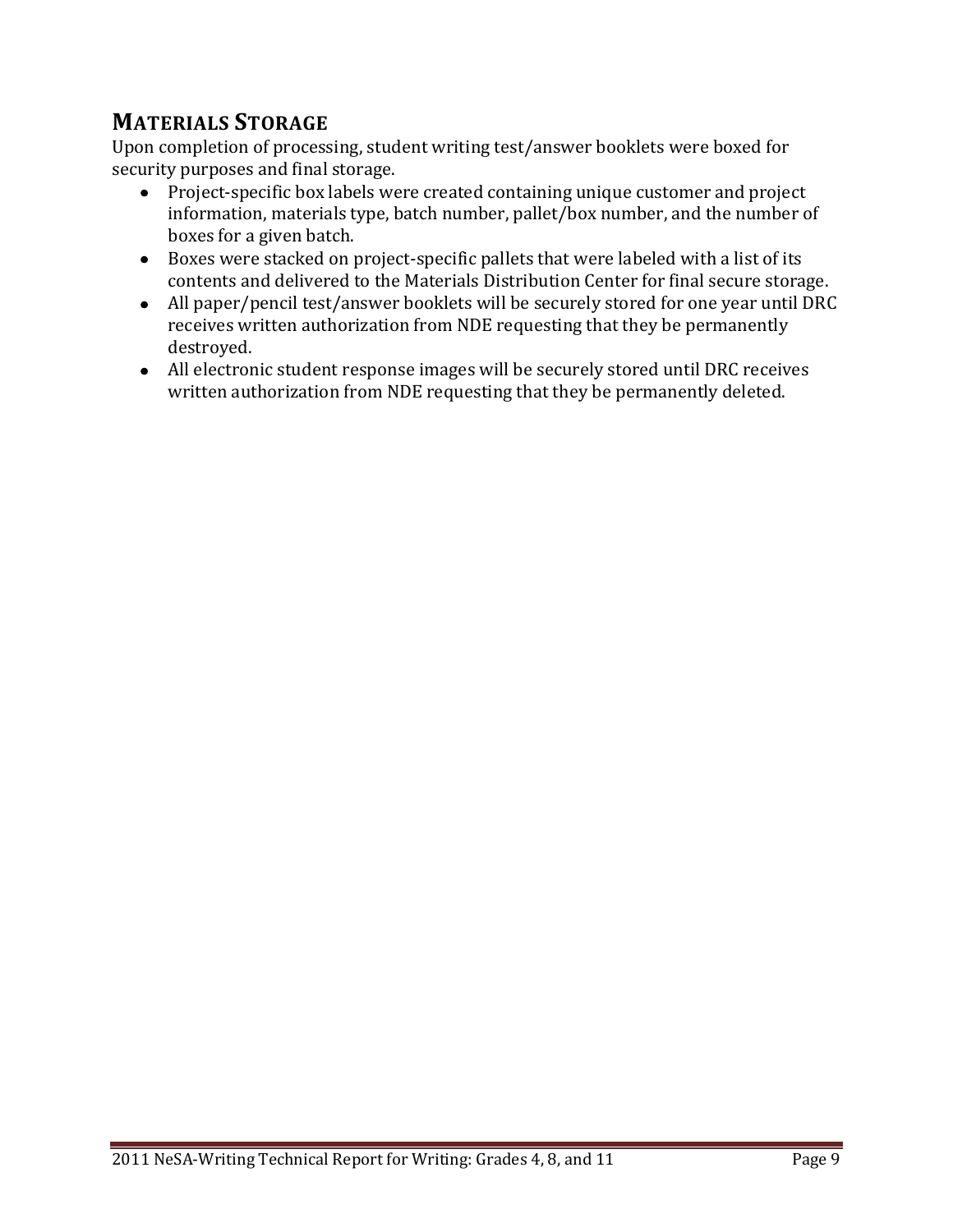## PERFORMANCE ASSESSMENT SERVICES (PAS)

## **GRADES 4 & 8 - HOLISTIC SCORING**

#### **Training Material Creation**

In 2011, NDE continued use of the established holistic scoring guide, or rubric, for grades 4 and 8. This rubric uses a 1-4 scale to define writing performance holistically. The rubric defines qualities of each score point across six important writing traits.

Four annotated anchor papers from each grade 4 and 8, that were used to illustrate the main score points on the 2010 holistic scoring rubric, were provided to DRC by NDE. In cooperation with NDE, four additional anchor papers for both grades were selected from current field test responses provided to DRC from NDE. These anchor papers, and their justifications, were used to assemble two scoring guides (one for each grade 4 and 8), complete with current training materials provided by NDE. Eventually, two training sets and two qualifying sets were assembled using the field test responses previously scored by NDE.

#### **Reader Recruitment/Qualifications**

DRC retains a pool of experienced readers from year to year and many of the 2011 NeSA-Writing readers came from this population. To complete reader staffing for this project, DRC recruiting staff screened applicants for the positions. Candidates were personally interviewed and a mandatory, on-demand writing sample was collected, along with references and proof of a four-year college degree. In this screening process, preference was given to candidates with previous scoring experience, and with degrees in English.

Scoring Directors and Team Leaders were chosen by the content specialists from a pool, consisting of experienced individuals who were successful readers and leaders on previous DRC projects, and who had strong backgrounds in writing. Those selected demonstrated organization, leadership, and management skills. All scoring personnel were required to sign confidentiality agreements before any training or handling of secure materials began.

#### **Training**

Representatives from NDE travelled to the DRC Plymouth, Minnesota Scoring Center (February 17-18, 2011) to collaborate with DRC Scoring Directors and Team Leaders during a two-day intense training session.

Two days of reader training took place on February 22 and 23, 2011, at the DRC Scoring Center. Two Scoring Directors, eight Team Leaders, and 78 readers were qualified to score Nebraska grades 4 and 8 student writing responses.

#### **Handscoring Process**

Student responses were scored blindly and independently by multiple readers. Readers were not able to see demographic information pertaining to the student being scored, nor were they able to see any of the other scores given by any other reader. Each reader took all traits into consideration when applying a single, holistic score to a given writing response. Each student paper was scored twice and non-adjacent scores were adjudicated.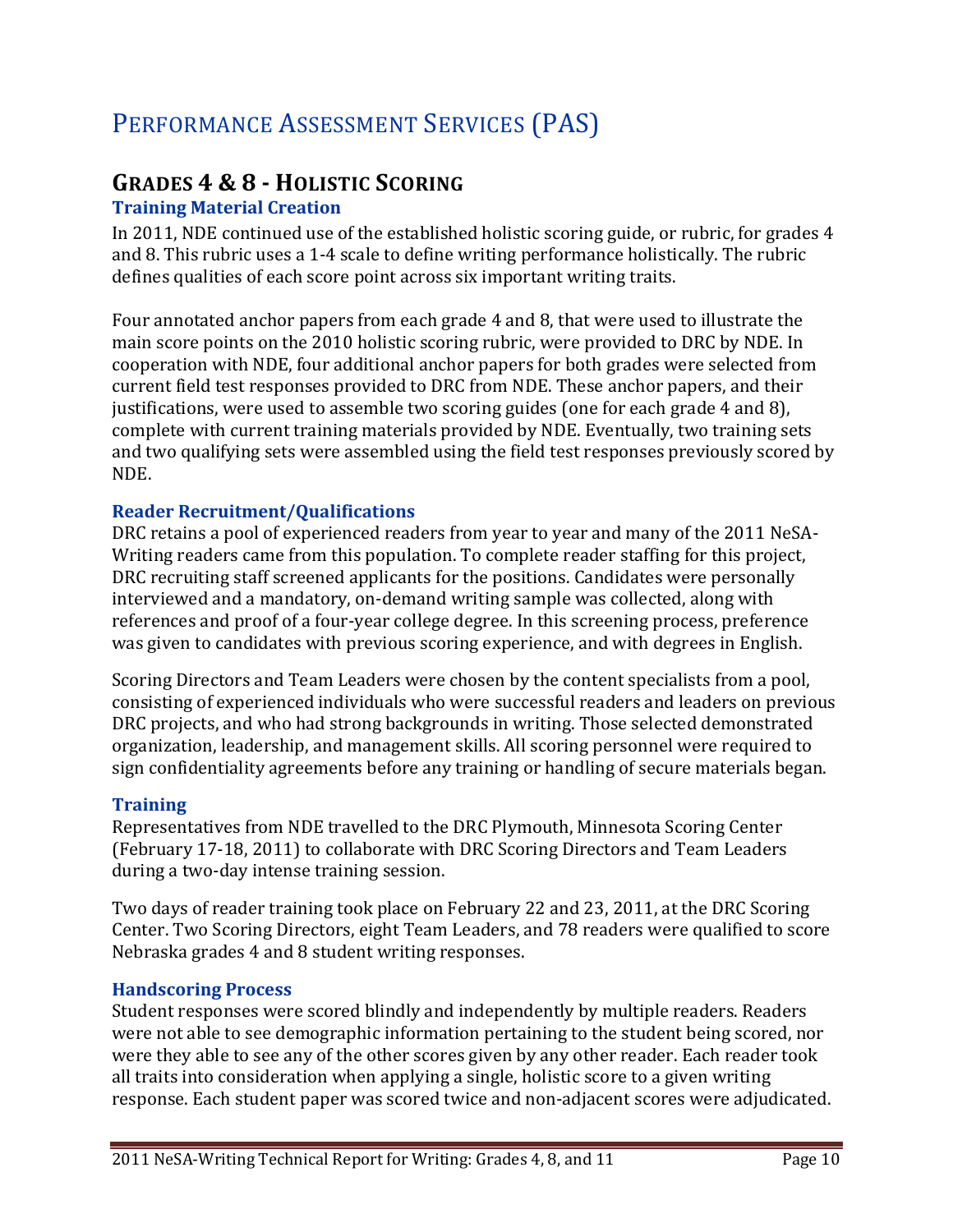Data collected from the multiple reads was used to calculate the rater agreement rates and score point distributions.

#### **Quality Control**

#### *Validity sets*

NDE approved/scored validity responses that were added into the Image Handscoring System for daily quality control checks. These pre-scored responses helped to track how well readers were performing.

#### *Recalibration Tests*

During the course of scoring, two recalibration sets were produced using pre-determined scored student responses, and administered to readers as a way to address any scoring issues, and as a method of reinforcing the Nebraska scoring standards set out in the rubric.

#### *Monitoring and Read-Behinds*

Team leaders conducted routine read-behinds for every member of their team and provided feedback and assistance to their readers.

#### *Statistical Handscoring Reports*

Numerous quality control reports were produced on demand or run daily in order to maintain high standards of scoring accuracy. The inter-rater reliability report and score point distribution report are especially helpful in analyzing scoring data and maintaining high standards of scoring quality.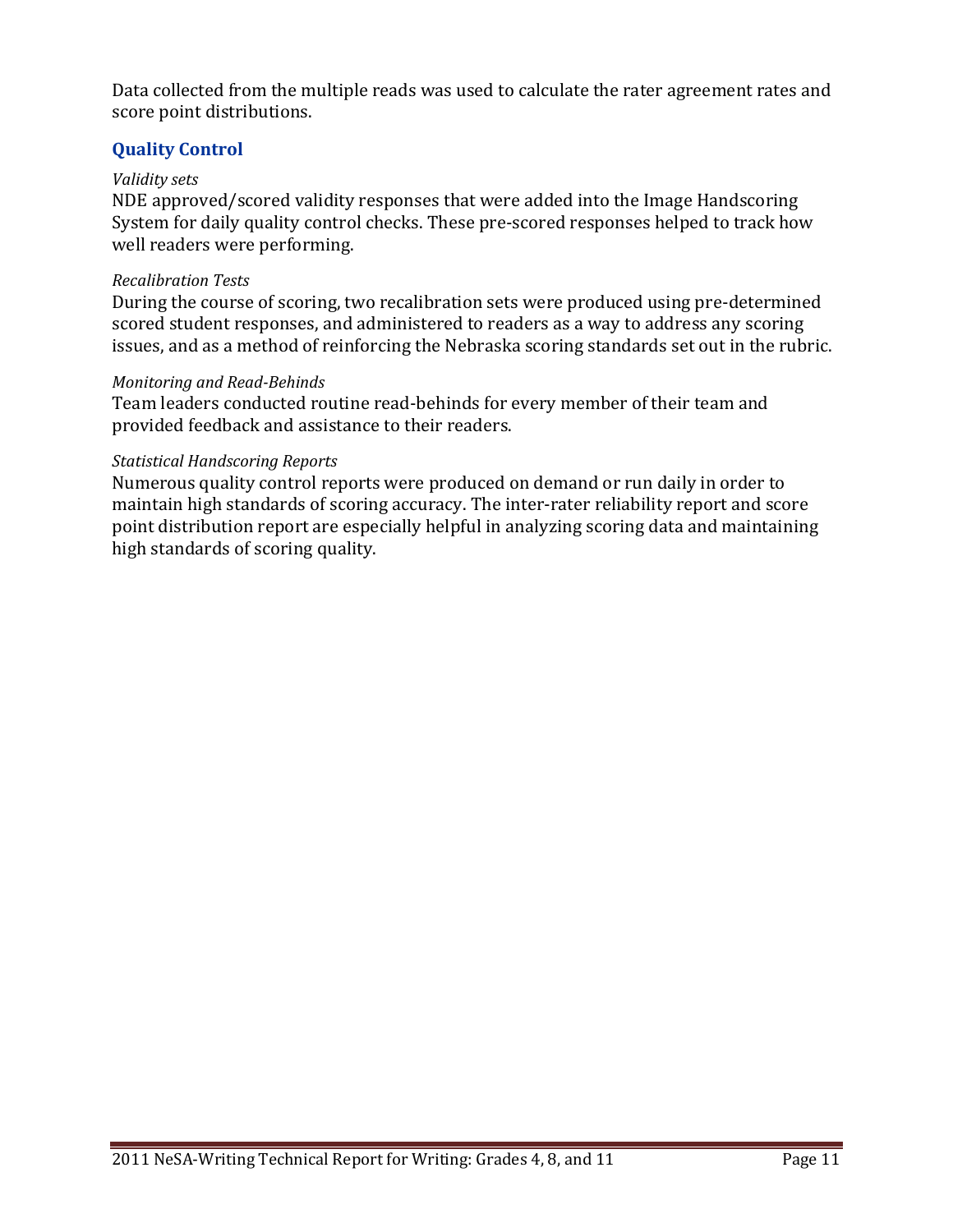## REPORTING

#### **GRADES 4 & 8 REPORTS**

DRC reported student results on the NeSA-Writing for grades 4 and 8. Reports were not printed or shipped to districts/schools. Instead, districts and schools were able to access online reports using DRC's eDIRECT system.

## **GRADE 11 ONLINE PILOT TEST**

The grade 11 online assessment was a pilot of the online system only. No grade 11 student results were reported for the 2011 administration.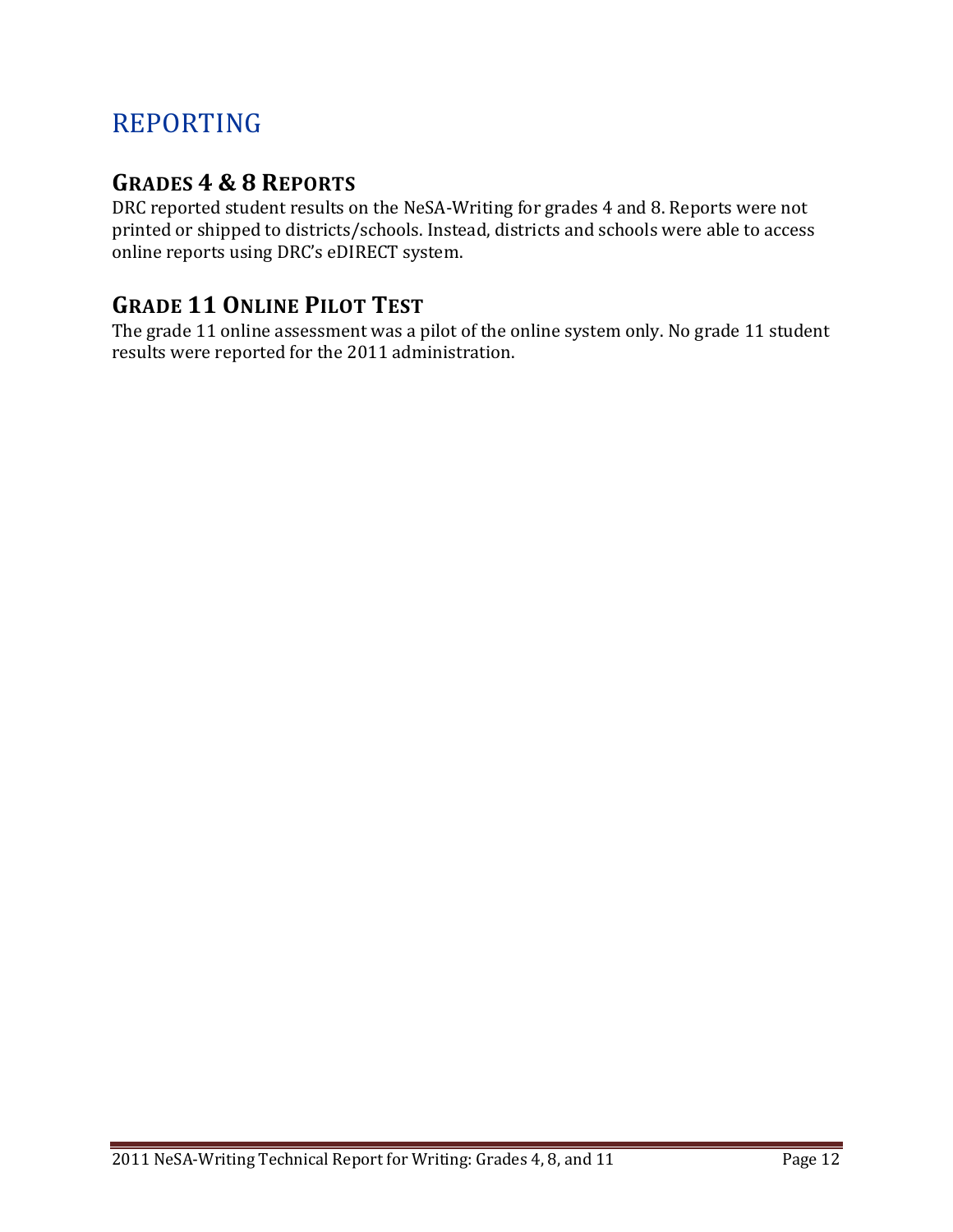|                             |                                                                                                                                                                                                                                                         | NEBRASKA DEPT OF EDUCATION SCORING GUIDE FOR NARRATIVE WRITING                                                                                                                                                              |                                                                                                                                                                                                                      |                                                                                                                                                                                                                        |
|-----------------------------|---------------------------------------------------------------------------------------------------------------------------------------------------------------------------------------------------------------------------------------------------------|-----------------------------------------------------------------------------------------------------------------------------------------------------------------------------------------------------------------------------|----------------------------------------------------------------------------------------------------------------------------------------------------------------------------------------------------------------------|------------------------------------------------------------------------------------------------------------------------------------------------------------------------------------------------------------------------|
|                             | $1+$<br>1                                                                                                                                                                                                                                               | $2 -$<br>$2+$<br>$\overline{2}$                                                                                                                                                                                             | $3-$<br>3<br>$3+$                                                                                                                                                                                                    | $4-$<br>4                                                                                                                                                                                                              |
| <b>IDEAS /<br/>CONTENT</b>  | • creates no understanding of the<br>events of the story<br>• severe digressions from the prompt<br>· lacks supporting details<br>· storyline is repetitious, disconnected,<br>or seemingly random                                                      | • creates a limited understanding of the<br>events of the story<br>• some digressions from the prompt<br>· contains limited, unrelated details<br>• storyline is occasionally vague                                         | • creates a general understanding of the<br>events of the story<br>• is generally focused on the prompt<br>· contains adequate, relevant details<br>• storyline is generally logical and easy to<br>follow           | • creates a clear understanding of the<br>events of the story<br>• is well-focused on prompt throughout<br>· contains numerous, relevant details<br>• storyline is distinctive and easy to follow                      |
| <b>ORGANIZATION</b>         | · structural development does not<br>include a beginning, middle, and end<br>• sequencing is random<br>· pacing is awkward<br>• transitions are missing; connections<br>are unclear                                                                     | • structural development of a beginning,<br>middle, and end is incomplete<br>• sequencing is somewhat logical<br>· pacing is sometimes inconsistent<br>· transitions are predictable, repetitious or<br>weak                | · structural development includes a<br>functional beginning, middle, and end<br>• sequencing is functional and logical<br>• pacing is generally controlled<br>• transitions are generally effective                  | · structural development includes an<br>effective beginning, middle, and end<br>• sequencing is thoughtful, logical and<br>effective<br>· pacing is well-controlled<br>• transitions clearly show how ideas<br>connect |
| VOICE                       | • conveys no sense of the person<br>behind the words<br>• tone is not appropriate for the<br>purpose and audience<br>· is lifeless and/or mechanical                                                                                                    | • conveys a limited sense of the person<br>behind the words<br>• tone is sometimes not appropriate for<br>purpose and audience<br>· is occasionally expressive                                                              | · conveys a general sense of the person<br>behind the words<br>• tone is generally appropriate for purpose<br>and audience<br>• is generally individualistic or expressive                                           | • conveys a strong sense of the person<br>behind the words<br>. tone is well-suited to the purpose and<br>audience<br>· is individualistic, expressive, and<br>engaging throughout                                     |
| WORD<br>CHOICE              | · language is neither specific nor<br>precise<br>· contains numerous misused or<br>overused words and phrases<br>· uses clichés and jargon rather than<br>original language                                                                             | · language is occasionally specific and<br>precise<br>· language is occasionally forced or<br>contrived for the purpose and audience<br>• few vivid words and phrases<br>· some overuse of clichés and jargon               | · language is usually specific and precise<br>· language is generally appropriate for the<br>purpose and audience<br>· generally uses vivid words and phrases<br>· generally avoids clichés and jargon               | · language is specific and precise<br>throughout<br>· language is natural and appropriate for<br>the purpose and audience<br>· effectively uses vivid words and phrases<br>· avoids clichés and jargon                 |
| <b>SENTENCE<br/>FLUENCY</b> | · sentences almost never vary in length<br>or structure<br>• choppy, incomplete, rambling, or<br>awkward phrasing throughout<br>• fragments or run-ons distract the<br>reader<br>· dialogue, if present, is used<br>inappropriately or sounds unnatural | · sentences occasionally vary in length or<br>structure<br>· phrasing occasionally sounds unnatural<br>• fragments, if present, sometimes<br>confuse the reader<br>· dialogue, if present, occasionally sounds<br>unnatural | • sentences vary generally in length and<br>structure<br>• phrasing generally sounds natural and<br>conveys meaning<br>• fragments, if present, may add style<br>· dialogue, if present, generally sounds<br>natural | • sentences vary in length and structure<br>throughout<br>· phrasing consistently sounds natural and<br>conveys meaning<br>• fragments, if present, add style<br>· dialogue, if present, sounds natural                |
| CONVENTIONS                 | paragraphing is missing<br>• errors in grammar, usage,<br>punctuation, and spelling throughout<br>distract the reader                                                                                                                                   | paragraphing, if attempted, is irregular<br>• errors in grammar, usage, punctuation,<br>and spelling may distract the reader                                                                                                | • attempts at paragraphing are generally<br>successful<br>• a few errors in grammar, usage,<br>punctuation, and spelling-especially with<br>more sophisticated words and concepts -<br>do not distract the reader    | paragraphing is sound<br>• grammar, usage, spelling and<br>punctuation are generally correct<br>• conventions-especially grammar and<br>spelling-may be manipulated for stylistic<br>effect                            |